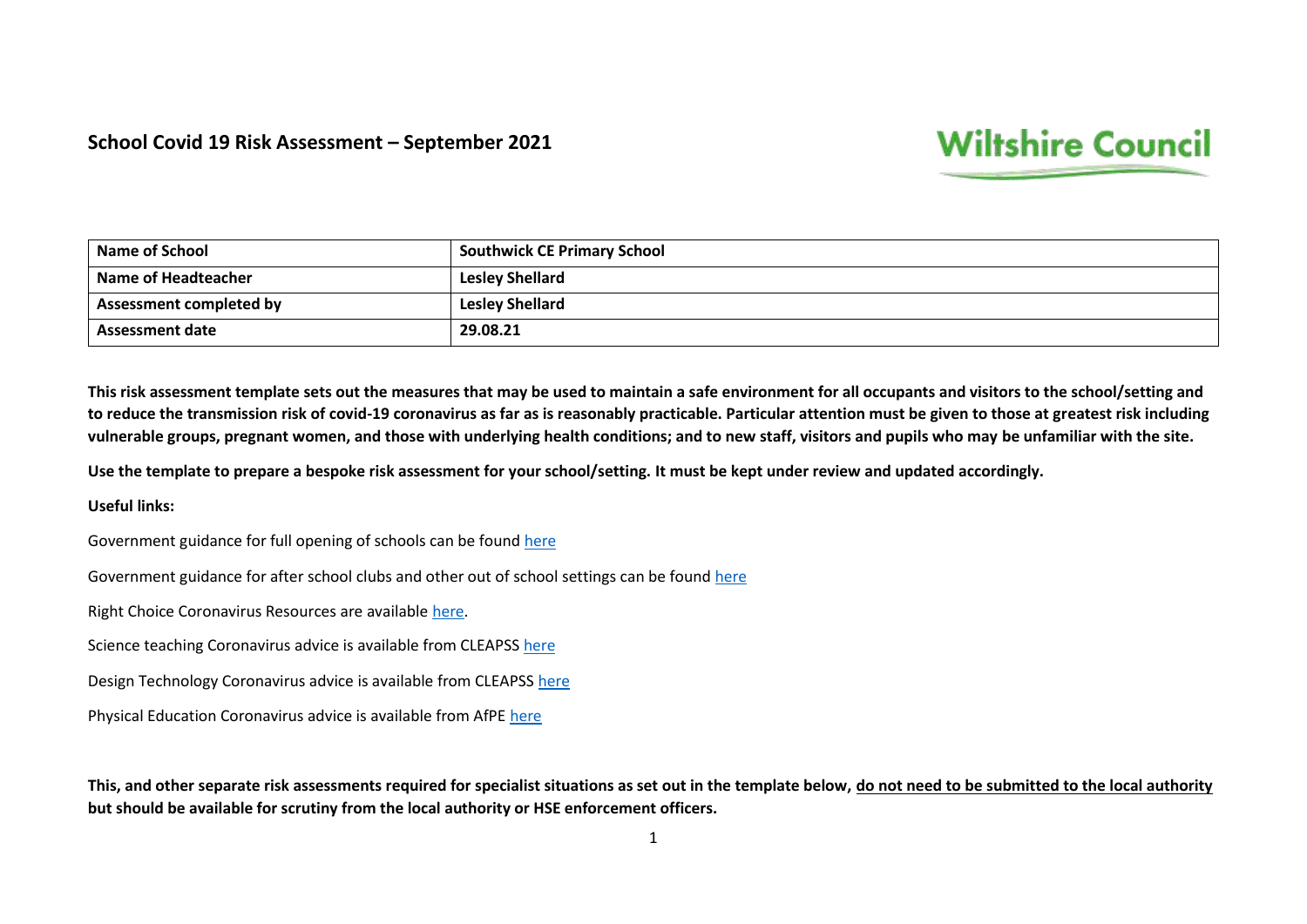| <b>RISK FACTORS</b>               | <b>CONTROL MEASURES TO CONSIDER</b>                                                                                                | <b>LOCAL APPLICATION OF MEASURES</b>                                               |
|-----------------------------------|------------------------------------------------------------------------------------------------------------------------------------|------------------------------------------------------------------------------------|
| Symptomatic or other high-risk    |                                                                                                                                    |                                                                                    |
| personnel attending school site   |                                                                                                                                    |                                                                                    |
|                                   | Staff, pupils, contractors and visitors must not attend the                                                                        | Parents, staff and pupils are frequently                                           |
|                                   | school site if they have any of the Covid-19 symptoms as below                                                                     | informed of the need to remain at home if they                                     |
|                                   | or are required to be in self-isolation or travel quarantine.                                                                      | are presenting with any of the symptoms                                            |
|                                   | a high temperature                                                                                                                 | associated with Covid-19                                                           |
|                                   | a new, continuous cough                                                                                                            | Office staff remind visitors and contractors                                       |
|                                   | a loss of, or change to, your sense of smell or taste                                                                              | when appointments are made. SBM/Admin                                              |
|                                   |                                                                                                                                    | officer to inform contractors of expectations                                      |
|                                   |                                                                                                                                    | when attending school.                                                             |
|                                   | All eligible adults and pupils are strongly encouraged to take up                                                                  | Where possible, contractors should attend                                          |
|                                   | the double vaccine available unless advised otherwise by their                                                                     | school outside of school hours                                                     |
|                                   | medical practitioners.                                                                                                             | Existing staff are double vaccinated; new staff                                    |
|                                   |                                                                                                                                    | to be encouraged to double vaccinate as part                                       |
|                                   | An individual risk assessment will be completed for all staff that<br>have characteristics that increase their potential risk from | of induction process<br>Individual RAs will be carried out for staff               |
|                                   | coronavirus (COVID-19).                                                                                                            |                                                                                    |
|                                   |                                                                                                                                    | deemed to be extremely clinically vulnerable,<br>clinically vulnerable or pregnant |
|                                   | Remote/distance learning contingency arrangements for all                                                                          | Contingency plan for remote learning in place                                      |
|                                   | pupils should be maintained in line with any local Covid-19                                                                        | in the event of a local outbreak-see website                                       |
|                                   | outbreak.                                                                                                                          | Staff to continue to engage in twice-weekly                                        |
|                                   |                                                                                                                                    | lateral flow testing (to be reviewed by the                                        |
|                                   | Testing regimes are operating for staff and pupils in line with                                                                    | government Sept 21)                                                                |
|                                   | national guidance.                                                                                                                 |                                                                                    |
| A member of the school community  | Move to a pre-designated room where person can be<br>$\bullet$                                                                     | If child has temperature or new and continuous                                     |
| develops COVID-19 symptoms during | isolated, with adult supervision if a child.                                                                                       | cough, they should be placed in isolation in the                                   |
| the school day                    | Ventilate the room if possible.<br>$\bullet$                                                                                       | library. Siblings also to be sent home.                                            |
|                                   | PPE should be worn if contact is required.<br>$\bullet$                                                                            | Ensure the room is well-ventilated by opening                                      |
|                                   | Inform parent/carer to arrange collection.<br>$\bullet$                                                                            | windows                                                                            |
|                                   | Cleaning regime after each usage of the space.<br>$\bullet$                                                                        | Staff to maintain a minimum of 2m social                                           |
|                                   | Follow the advice from health protection team                                                                                      | distancing                                                                         |
|                                   |                                                                                                                                    | PPE should be worn if contact is required.                                         |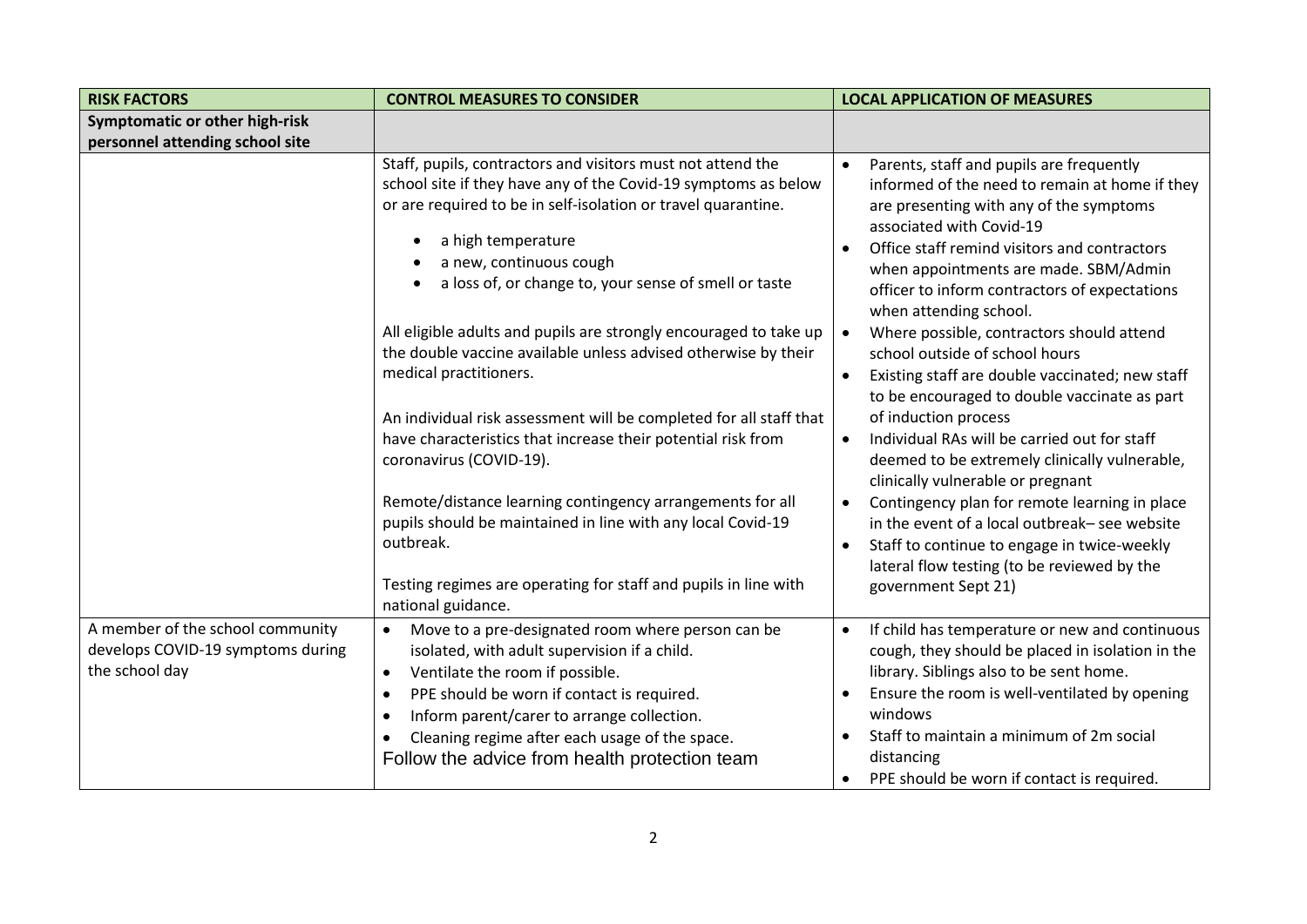| <b>RISK FACTORS</b>                                                                    | <b>CONTROL MEASURES TO CONSIDER</b>                                                                                                                                                                                                                                                                                                                                                                                                                        | <b>LOCAL APPLICATION OF MEASURES</b>                                                                                                                                                                                                                                                                                                                                                                                                                                                                                                                                           |
|----------------------------------------------------------------------------------------|------------------------------------------------------------------------------------------------------------------------------------------------------------------------------------------------------------------------------------------------------------------------------------------------------------------------------------------------------------------------------------------------------------------------------------------------------------|--------------------------------------------------------------------------------------------------------------------------------------------------------------------------------------------------------------------------------------------------------------------------------------------------------------------------------------------------------------------------------------------------------------------------------------------------------------------------------------------------------------------------------------------------------------------------------|
|                                                                                        |                                                                                                                                                                                                                                                                                                                                                                                                                                                            | Office staff to inform parent/carer to arrange<br>collection; siblings also to be sent home<br>Room to be deep-cleaned after use<br>$\bullet$<br>Inform parents or staff member of the need to<br>arrange a PCR test and participate in Test and<br>Trace protocols<br>Parents to inform school of test results at<br>$\bullet$<br>the earliest opportunity<br>Staff member accompanying the child should<br>$\bullet$<br>remove and double bag PPE before disposal.<br>Hands should be washed with soap and hand<br>sanitiser before returning to bubble                      |
| Vulnerable / Extremely vulnerable<br>children at higher risk of infection.             | Parents should follow current medical/government advice<br>$\bullet$<br>if their child is in this category.                                                                                                                                                                                                                                                                                                                                                | Advise parents that they should seek advice<br>from their GP as to whether or not their child<br>should attend school<br>Children to be offered own table to reduce<br>contact with others                                                                                                                                                                                                                                                                                                                                                                                     |
| 1. Maintaining distancing and reducing<br>contact - entrance and exit routes           |                                                                                                                                                                                                                                                                                                                                                                                                                                                            |                                                                                                                                                                                                                                                                                                                                                                                                                                                                                                                                                                                |
| Numbers of parents and children at<br>entrances and exits impede social<br>distancing. | Instructions for parents/carers on distancing rules on site.<br>$\bullet$<br>Staggered start/finish times for different groups.<br>$\bullet$<br>Markers on floor for children and parents to wait. Ensure<br>$\bullet$<br>markings do not create slip/trip hazard<br>Use of different entrances/exits for different groups.<br>$\bullet$<br>Only one parent/carer to accompany child.<br>$\bullet$<br>Staff on duty to supervise.<br>$\bullet$<br>Signage. | Parents supplied with handbook prior to start<br>of term; to be updated if and when advice<br>changes<br>Parents to bring children to drop-off point at<br>school gates to avoid large groups of people in<br>the playground<br>Advise parents that where possible only one<br>parent/carer should accompany child to school.<br>Parents requested to wear masks at collection<br>and drop-off as a courtesy to others<br>Signage displayed at entrances to school<br>reminding parents of measures in place<br>SLT to man gates to supervise entrance and exit<br>of children |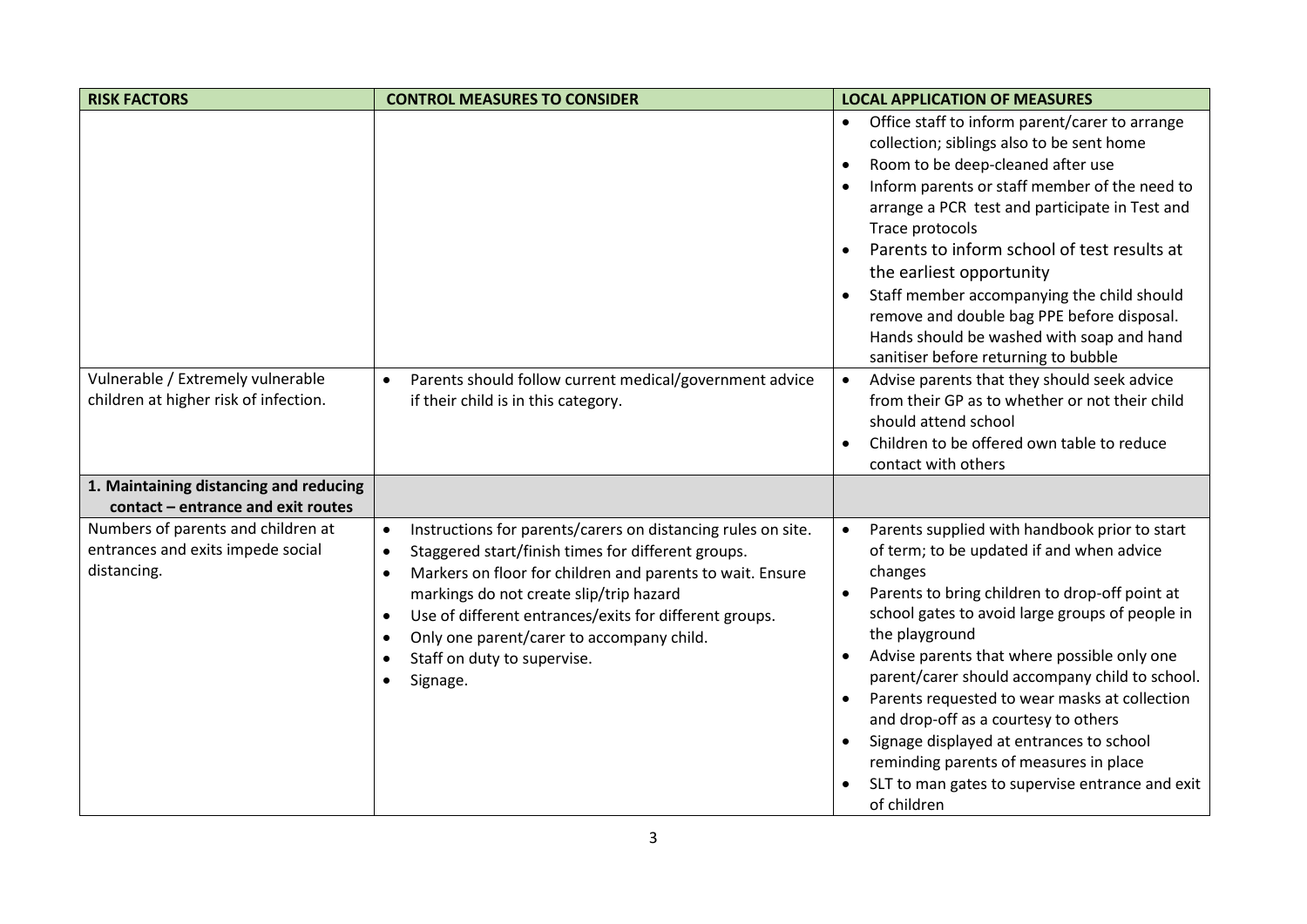| <b>RISK FACTORS</b>                                                                       | <b>CONTROL MEASURES TO CONSIDER</b>                                                                                                                                                                                                                                                                                                                                                                                                                                                                                                                                                                                                                                                                                                                                                                                                                                                                                                                                                                           | <b>LOCAL APPLICATION OF MEASURES</b>                                                                                                                                                                                                                                                                                                                                                                                                                                                                                                                                                                                                                                                                                                                                                                                                                      |
|-------------------------------------------------------------------------------------------|---------------------------------------------------------------------------------------------------------------------------------------------------------------------------------------------------------------------------------------------------------------------------------------------------------------------------------------------------------------------------------------------------------------------------------------------------------------------------------------------------------------------------------------------------------------------------------------------------------------------------------------------------------------------------------------------------------------------------------------------------------------------------------------------------------------------------------------------------------------------------------------------------------------------------------------------------------------------------------------------------------------|-----------------------------------------------------------------------------------------------------------------------------------------------------------------------------------------------------------------------------------------------------------------------------------------------------------------------------------------------------------------------------------------------------------------------------------------------------------------------------------------------------------------------------------------------------------------------------------------------------------------------------------------------------------------------------------------------------------------------------------------------------------------------------------------------------------------------------------------------------------|
| Changes to school routine cause<br>vehicular and pedestrian traffic<br>management issues. | Encourage parents to walk/cycle to school with children.<br>$\bullet$<br>Stagger drop off / pick up times.<br>$\bullet$<br>Minimise vehicles on site<br>$\bullet$<br>Review traffic management risk assessment where changes<br>$\bullet$<br>to start/end of day apply.<br>Staff on duty to supervise.                                                                                                                                                                                                                                                                                                                                                                                                                                                                                                                                                                                                                                                                                                        | Parents and staff advised that, where possible,<br>they should walk or cycle to school rather than<br>drive<br>Staff to supervise pick-ups and drop-offs<br>Information re drop off and pick up be shared<br>with parents and children prior to 2nd<br>September<br>Y1 and Y2 parents to collect from playground<br>area outside classrooms to minimise crowding<br>at the school gate                                                                                                                                                                                                                                                                                                                                                                                                                                                                    |
| 2. Maintaining distancing and reducing                                                    |                                                                                                                                                                                                                                                                                                                                                                                                                                                                                                                                                                                                                                                                                                                                                                                                                                                                                                                                                                                                               |                                                                                                                                                                                                                                                                                                                                                                                                                                                                                                                                                                                                                                                                                                                                                                                                                                                           |
| contact - internal areas and play<br>areas                                                |                                                                                                                                                                                                                                                                                                                                                                                                                                                                                                                                                                                                                                                                                                                                                                                                                                                                                                                                                                                                               |                                                                                                                                                                                                                                                                                                                                                                                                                                                                                                                                                                                                                                                                                                                                                                                                                                                           |
| Pupil numbers and room sizes impede<br>the means to reduce contact                        | Where practical, arrangements will aim to reduce contact<br>$\bullet$<br>and maximise distancing between pupils and staff; and<br>between staff themselves.<br>Pupils will reduce contact by being grouped together. For<br>$\bullet$<br>primary schools this is likely to be in class sized groups.<br>Children to remain at their desks when in the room;<br>$\bullet$<br>children use the same desk each day.<br>Distancing and reducing contact to be explained to children<br>$\bullet$<br>with regular reminders.<br>Signage/Posters in each classroom.<br>$\bullet$<br>Consider the use of school grounds / local environment to<br>extend the range of teaching spaces available<br>Staff to supervise and enforce measures.<br>$\bullet$<br>The wearing of any PPE is not considered a necessary<br>$\bullet$<br>control measure except where set out specifically in this<br>risk assessment for first aid or medical attention needs.<br>Ventilation improved by having windows open.<br>$\bullet$ | KS1 and KS2 to have separate playtimes to<br>$\bullet$<br>minimise contact<br>KS1 and KS2 to have separate sittings for lunch<br>$\bullet$<br>Staff room rota in place for lunchtimes to<br>$\bullet$<br>ensure that not all staff are present in an<br>unventilated room.<br>Collective worship to take place in key stages.<br>Children to remain seated when in<br>classroom; children will use the same<br>desk/chair every day. Learning partners to be<br>changed termly in the first instance<br>Seating plan to be recorded in the event of the<br>$\bullet$<br>need for Track and Trace; children will not<br>change learning partners until the end of T1<br>Where close contact takes place for other<br>reasons, this will be recorded by the class<br>teacher/office staff<br>Daily registers (am and pm) to be maintained at<br>Poplar Club |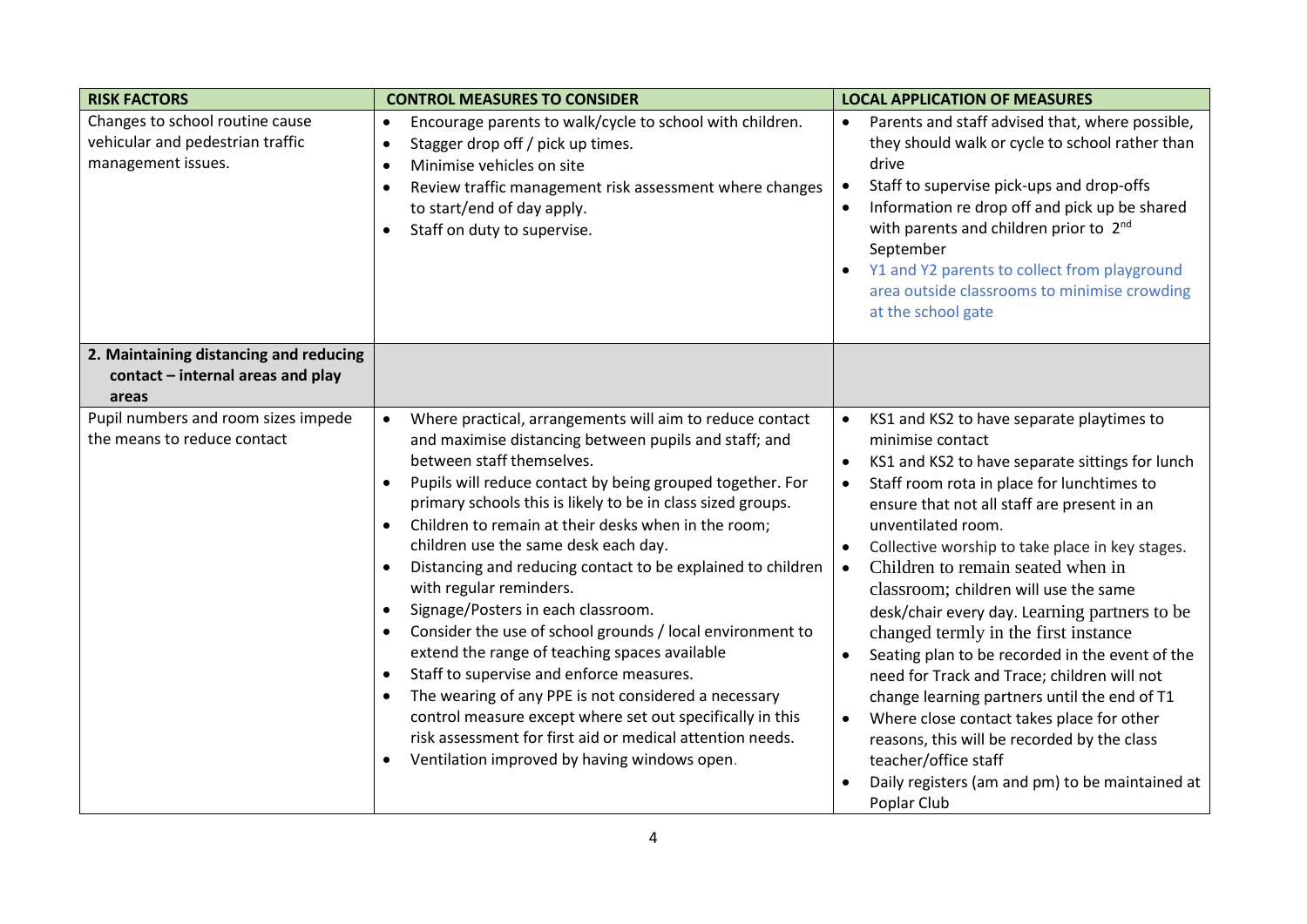| <b>RISK FACTORS</b> | <b>CONTROL MEASURES TO CONSIDER</b> | <b>LOCAL APPLICATION OF MEASURES</b>                                                         |
|---------------------|-------------------------------------|----------------------------------------------------------------------------------------------|
|                     |                                     | Children to be provided with a set of<br>$\bullet$                                           |
|                     |                                     | equipment, for which they are responsible, to                                                |
|                     |                                     | reduce movement around the classroom.                                                        |
|                     |                                     | Classroom rules to be created with the<br>$\bullet$                                          |
|                     |                                     | children; these should include instructions such                                             |
|                     |                                     | as how to line up, use of toilets, moving around                                             |
|                     |                                     | the classroom, handwashing etc. Children to be<br>made aware of how these link to our school |
|                     |                                     | rules: Be ready, respectful and safe. These                                                  |
|                     |                                     | should be embedded through frequent                                                          |
|                     |                                     | reminders                                                                                    |
|                     |                                     | All lessons should only be planned for<br>$\bullet$                                          |
|                     |                                     | individual work or group work with learning                                                  |
|                     |                                     | partners who sit at the same table. Learning                                                 |
|                     |                                     | partners will remain the same for T1.                                                        |
|                     |                                     | Small group interventions to continue to take<br>$\bullet$                                   |
|                     |                                     | place using a portable screen if required                                                    |
|                     |                                     | Conversations taking place in the classroom<br>between adults and children should maintain a |
|                     |                                     | height differential whenever possible.                                                       |
|                     |                                     | Coats and bags may be placed in cloakroom<br>$\bullet$                                       |
|                     |                                     | areas, a table at a time, under supervision;                                                 |
|                     |                                     | Playtimes will take place in KS 'bubbles'                                                    |
|                     |                                     | utilising the field and surfaced areas, weather                                              |
|                     |                                     | permitting.                                                                                  |
|                     |                                     | Lunchboxes should be named and distributed<br>$\bullet$                                      |
|                     |                                     | to children                                                                                  |
|                     |                                     | Classrooms should be well ventilated -                                                       |
|                     |                                     | windows and internal doors, where possible, to                                               |
|                     |                                     | be open at all times; external doors to be<br>propped open at playtimes to increase airflow. |
|                     |                                     | All PE lessons, where possible, to take place out                                            |
|                     |                                     | of doors                                                                                     |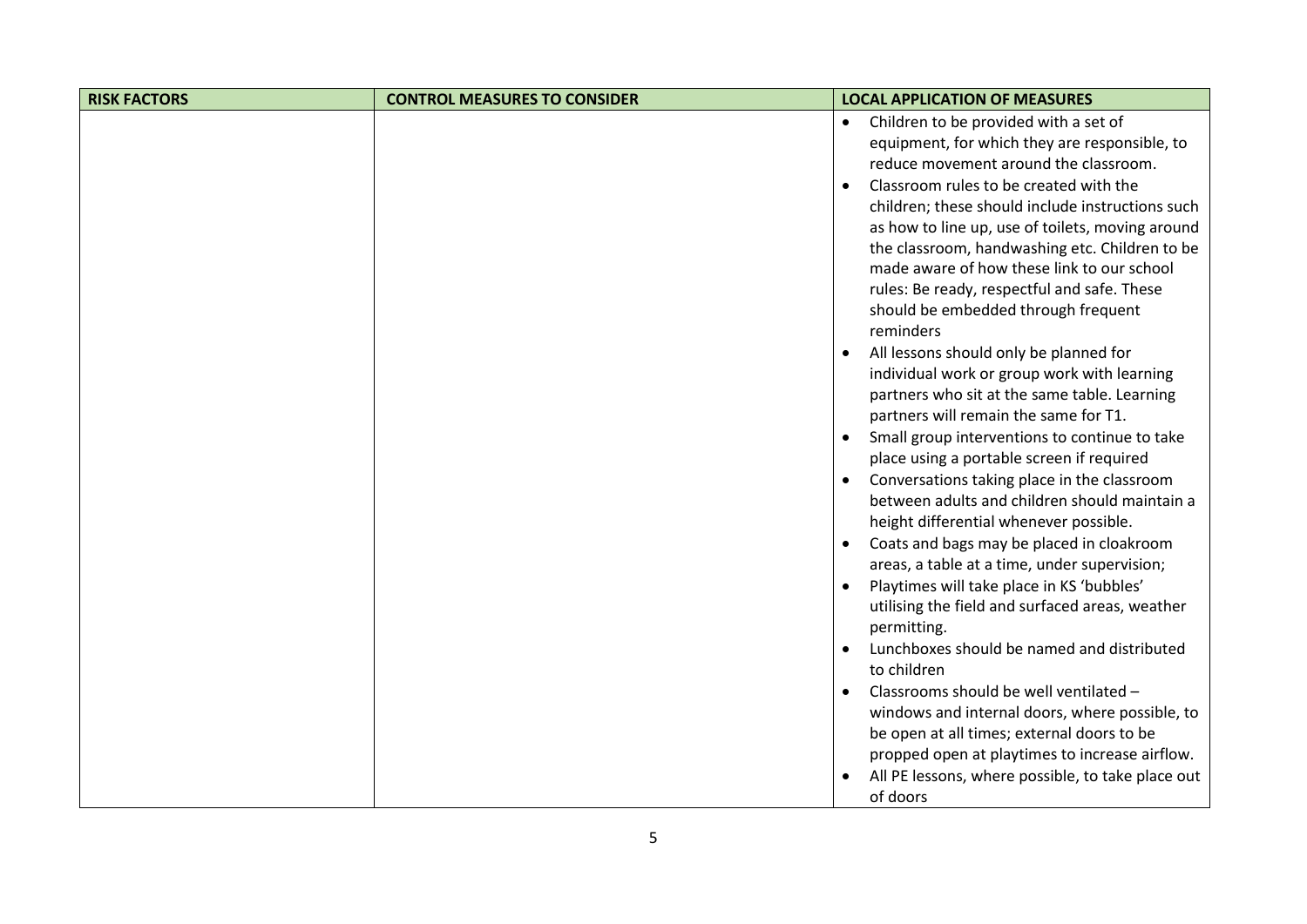| <b>RISK FACTORS</b>                                                                                                                                 | <b>CONTROL MEASURES TO CONSIDER</b>                                                                                                                                                                                                                                                                                                                 | <b>LOCAL APPLICATION OF MEASURES</b>                                                                                                                                                                                                                                                                                                                                                                                                                                                                                                                                                                |
|-----------------------------------------------------------------------------------------------------------------------------------------------------|-----------------------------------------------------------------------------------------------------------------------------------------------------------------------------------------------------------------------------------------------------------------------------------------------------------------------------------------------------|-----------------------------------------------------------------------------------------------------------------------------------------------------------------------------------------------------------------------------------------------------------------------------------------------------------------------------------------------------------------------------------------------------------------------------------------------------------------------------------------------------------------------------------------------------------------------------------------------------|
| Number of pupils and staff moving<br>around the school impede the means to<br>distance and reduce contact in<br>corridors and other communal spaces | Minimise movements of whole groups and individuals<br>$\bullet$<br>outside of the classroom.<br>Acts of worship and other typically communal events to<br>$\bullet$<br>take place in groups<br>Face coverings to be worn by adults in primary schools<br>$\bullet$<br>where distancing cannot be maintained indoors but outside<br>of the classroom | A one-way system is not feasible, due to the layout<br>of the school therefore:<br>Children to move in small groups, managed by<br>$\bullet$<br>teacher during the school day to avoid<br>crowding; children to use cloakroom in<br>maximum of table groups only<br>Staff to liaise re use of specified areas of the<br>school e.g. outdoor classroom, hall<br>A daily act of worship should be carried out<br>each day as per shared Collective Worship rota;<br>this should link to our current value.<br>It is advised that face coverings should be worn<br>whenever possible in communal areas |
| Number of pupils and size of space<br>impede the means to distance and<br>reduce contact when using toilets                                         | Apply a maximum number of pupils in toilet rule to<br>$\bullet$<br>maintain distancing and reduce contact.<br>Where practicable avoid different groups using the same<br>$\bullet$<br>facilities at the same time.                                                                                                                                  | Only one or two children to use the class toilets<br>$\bullet$<br>at any time -handwashing to be supervised by<br>an adult as appropriate<br>Signs to be placed in toilets to remind children<br>$\bullet$<br>re the importance of handwashing<br>External toilet doors to be wedged open to<br>reduce touch points.<br>Additional stocks of soap/hand sanitizer to be<br>maintained                                                                                                                                                                                                                |
| Number of pupils and available space<br>impede the means to distance and<br>reduce contact at breaktime and<br>lunchtime                            | Staggered break and lunch times.<br>$\bullet$<br>Limit use of outdoor play equipment to designated groups<br>$\bullet$<br>at fixed periods<br>Games which encourage distancing and reduce contact.<br>$\bullet$<br>Staff supervision to maintain standards.<br>$\bullet$                                                                            | Rotas in place for staggered playtimes and<br>$\bullet$<br>lunchtimes for staff and children<br>Field marked into zoned areas by groundsman<br>$\bullet$<br>as appropriate<br>Playtime equipment should be cleaned<br>regularly after use<br>Children to be supervised during all playtimes -<br>staff to ensure that they do not congregate but                                                                                                                                                                                                                                                    |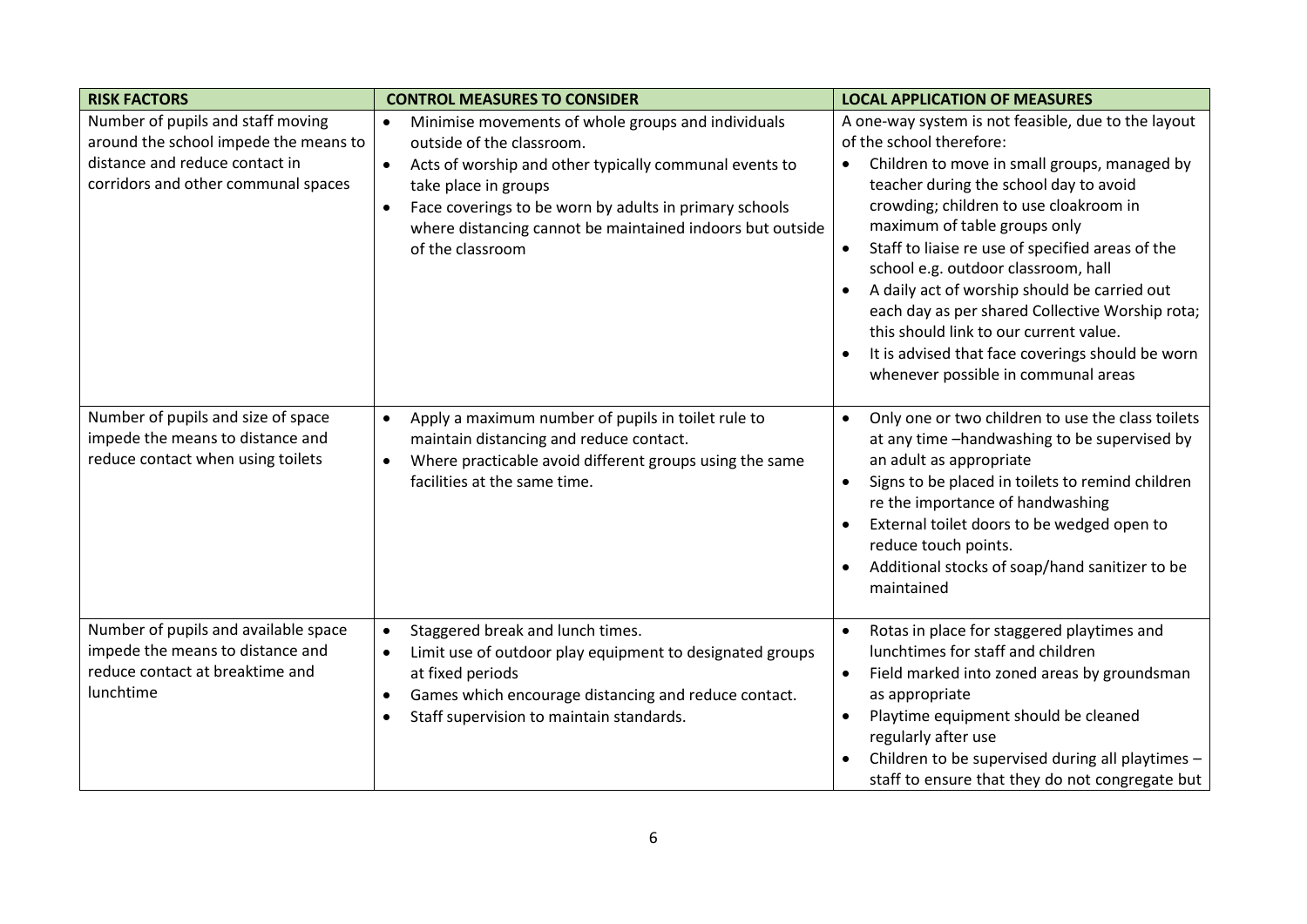| <b>RISK FACTORS</b>                                                                                 | <b>CONTROL MEASURES TO CONSIDER</b>                                                                                                                                                                                                                                                                        | <b>LOCAL APPLICATION OF MEASURES</b>                                                                                                                                                                                                                                                                                                                                                                                                 |
|-----------------------------------------------------------------------------------------------------|------------------------------------------------------------------------------------------------------------------------------------------------------------------------------------------------------------------------------------------------------------------------------------------------------------|--------------------------------------------------------------------------------------------------------------------------------------------------------------------------------------------------------------------------------------------------------------------------------------------------------------------------------------------------------------------------------------------------------------------------------------|
|                                                                                                     |                                                                                                                                                                                                                                                                                                            | spread out in order to observe all groups of<br>children                                                                                                                                                                                                                                                                                                                                                                             |
| Number of staff and size of staff rest<br>spaces impede the means to distance<br>and reduce contact | Staggered break times, by KS, for staff.<br>$\bullet$<br>Staggered lunchtime, by rota, for staff<br>$\bullet$<br>Repurpose unused spaces for additional staff rooms.<br>$\bullet$<br>Staff toilets to enforce 2m distancing.<br>$\bullet$                                                                  | Lunchtime rota in place - to rotate fortnightly<br>$\bullet$<br>Chairs to be distanced as far as possible;<br>extraneous furniture to be removed<br>Staff to use staff toilet designated for their<br>bubble use; staff to wear masks when in toilet<br>area as corridor is unventilated.<br>All staff to wipe/disinfect toilet seat and<br>touchpoints after use.                                                                   |
| Provision of school dinners impedes the<br>means to distance and reduce contact                     | Provision of food has been subject to specific risk<br>$\bullet$<br>assessment<br>Any crockery/cutlery used must be cleaned thoroughly.<br>$\bullet$<br>$\bullet$                                                                                                                                          | School cook (ECV) and assistant cook to ensure<br>$\bullet$<br>that kitchen cleanliness is maintained and food<br>is prepped and served on time; MDSAs to serve<br>children at tables to minimise contact.<br>No other members of staff to enter kitchen<br>$\bullet$<br>unless essential e.g. for acceptance of<br>deliveries<br>MDSAs allocated to spaces for supervision as<br>per rota<br>Key stage sittings to minimise contact |
| Staff meetings have the potential to<br>increase transmission as a result of<br>crossed bubbles     |                                                                                                                                                                                                                                                                                                            | Staff meetings will take place in<br>$\bullet$<br>hall/Shackleton; windows to remain open<br>Tables will be cleaned thoroughly before and<br>after use<br>Staff will be socially distanced as far as<br>possible; all staff will face forwards<br>If cases rise exponentially, meetings will take<br>$\bullet$<br>place virtually                                                                                                    |
| Other                                                                                               | All staff may operate across different groups/bubbles if<br>$\bullet$<br>necessary, but must continue to maintain distance from<br>pupils and other staff as much as possible<br>Schools should work closely with external wraparound care<br>providers to ensure that as far as possible, children can be | The crossing of bubbles by staff will be kept to<br>$\bullet$<br>an absolute minimum and will only take place<br>where this is dictated by role or the need to<br>staff safely                                                                                                                                                                                                                                                       |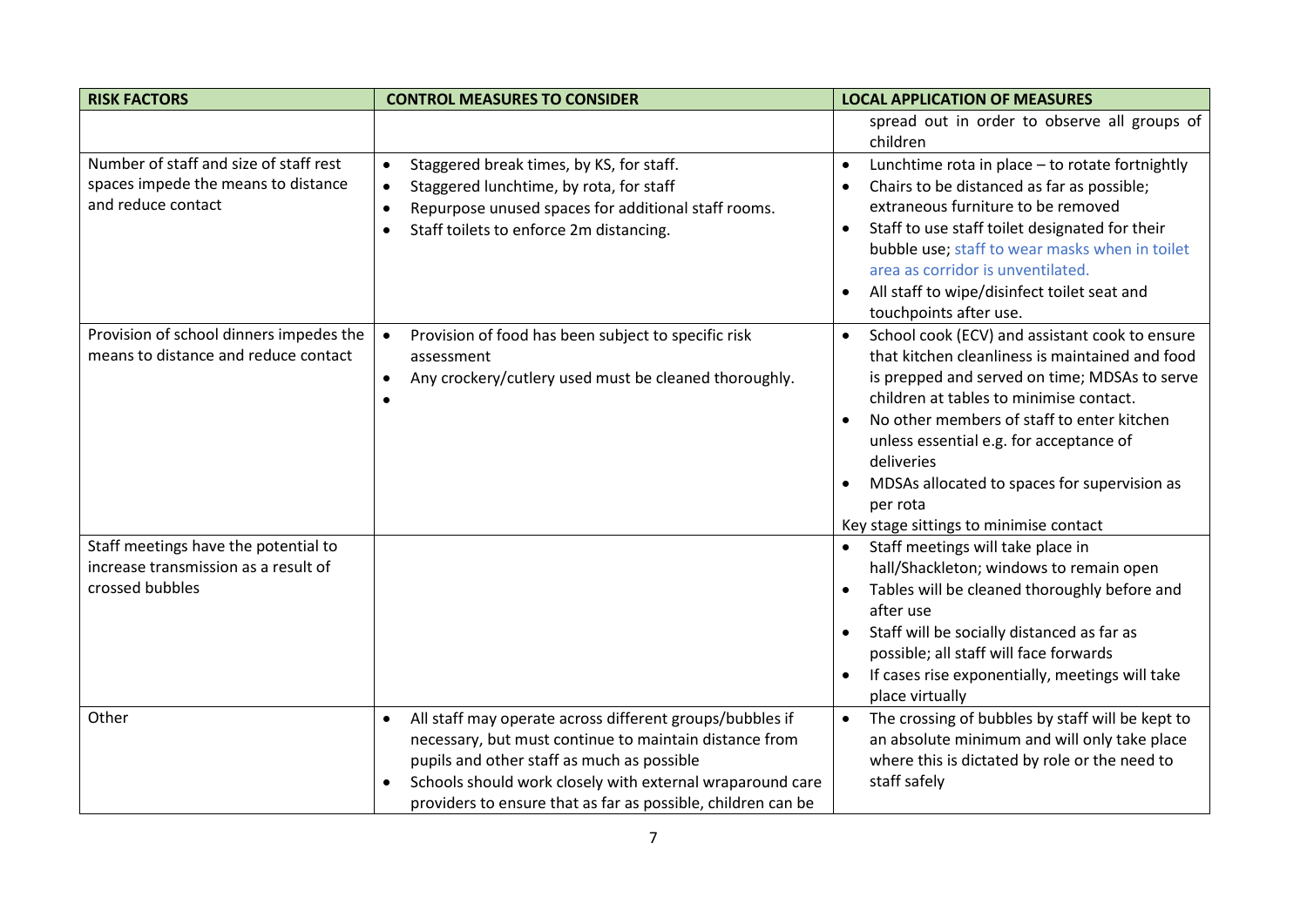| <b>RISK FACTORS</b>                                                                      | <b>CONTROL MEASURES TO CONSIDER</b>                                                                                                                                                                                                                                                                                                                                                                                                                                                                                                                                                                                                                                                    | <b>LOCAL APPLICATION OF MEASURES</b>                                                                                                                                                                                                                                                                                                                                                                                                                                                                                                                                                                                                                                                         |
|------------------------------------------------------------------------------------------|----------------------------------------------------------------------------------------------------------------------------------------------------------------------------------------------------------------------------------------------------------------------------------------------------------------------------------------------------------------------------------------------------------------------------------------------------------------------------------------------------------------------------------------------------------------------------------------------------------------------------------------------------------------------------------------|----------------------------------------------------------------------------------------------------------------------------------------------------------------------------------------------------------------------------------------------------------------------------------------------------------------------------------------------------------------------------------------------------------------------------------------------------------------------------------------------------------------------------------------------------------------------------------------------------------------------------------------------------------------------------------------------|
|                                                                                          | kept in a group with children from the same group as<br>during the school day<br>Schools will follow latest guidance for the performing arts<br>when considering performances.<br>The use of volunteers across groups should be kept to a<br>minimum and they should remain 2m distant from pupils and<br>staff where possible                                                                                                                                                                                                                                                                                                                                                         | Staff crossing bubbles will maintain a 2m<br>distance where possible<br>Poplar Club will continue to be separated by KS<br>$\bullet$<br>where possible.                                                                                                                                                                                                                                                                                                                                                                                                                                                                                                                                      |
| 3. Hygiene and Cleaning                                                                  |                                                                                                                                                                                                                                                                                                                                                                                                                                                                                                                                                                                                                                                                                        |                                                                                                                                                                                                                                                                                                                                                                                                                                                                                                                                                                                                                                                                                              |
| Cleaning staff levels are insufficient to<br>deliver enhanced cleaning regime.           | A regular cleaning schedule should be maintained. This should<br>include daily cleaning of frequently touched surfaces (using<br>detergent and hot water followed by a chlorine based<br>disinfectant solution):<br>Toilets<br>$\bullet$<br>Door Handles/ Access Buttons<br>$\bullet$<br>Kitchen areas and associated equipment<br>$\bullet$<br>Water dispensers/ coolers<br>$\bullet$<br>Printers/ Photocopiers<br>$\bullet$<br>White Boards<br>$\bullet$<br>Play Equipment<br>$\bullet$<br>Shared resources<br>$\bullet$<br>PPE to be worn by cleaning staff as dictated by risk<br>$\bullet$<br>assessment.<br>Use of contractors or other school staff for additional<br>cleaning. | Wiping of work surfaces, door handles and light<br>$\bullet$<br>switches will take place at lunchtime<br>All surfaces, door handles, switches and toilets<br>$\bullet$<br>will be deep cleaned each day using bleach<br>based sprays/hot soapy water<br>Protective equipment (disposable apron, mask<br>and gloves) will be worn by cleaning staff by<br>other members of the staff team when<br>cleaning<br>Some EY resources which may be rotated will<br>be left to soak in Milton overnight and will be<br>left to dry before further use to reduce the risk<br>of indirect transmission.<br>Cleaners to be paid for additional hours, as needed,<br>to ensure that school is kept clean |
| Insufficient handwashing and hygiene<br>facilities increase the risk of<br>transmission. | Children to handwash on entry to school, before and after<br>$\bullet$<br>each break and lunch, on changing classrooms, leaving<br>school and after using toilet.<br>Ensure supplies of suitable soap. Skin friendly cleaning<br>$\bullet$<br>wipes can be used as an alternative<br>Extra signage to encourage washing hands.<br>$\bullet$<br>Ensure help is available for children who cannot clean their<br>$\bullet$<br>hands independently.                                                                                                                                                                                                                                       | Hand sanitiser dispensers available in all rooms<br>$\bullet$<br>and in entrances to the school; additional hand<br>sanitiser purchased<br>High quality liquid soap purchased<br>$\bullet$<br>Hand sanitizer (handbag size 70% alcohol)<br>purchased for staff - to be refilled in school<br>when empty<br>Soap and hand sanitiser dispensers to be<br>refilled daily by cleaning team                                                                                                                                                                                                                                                                                                       |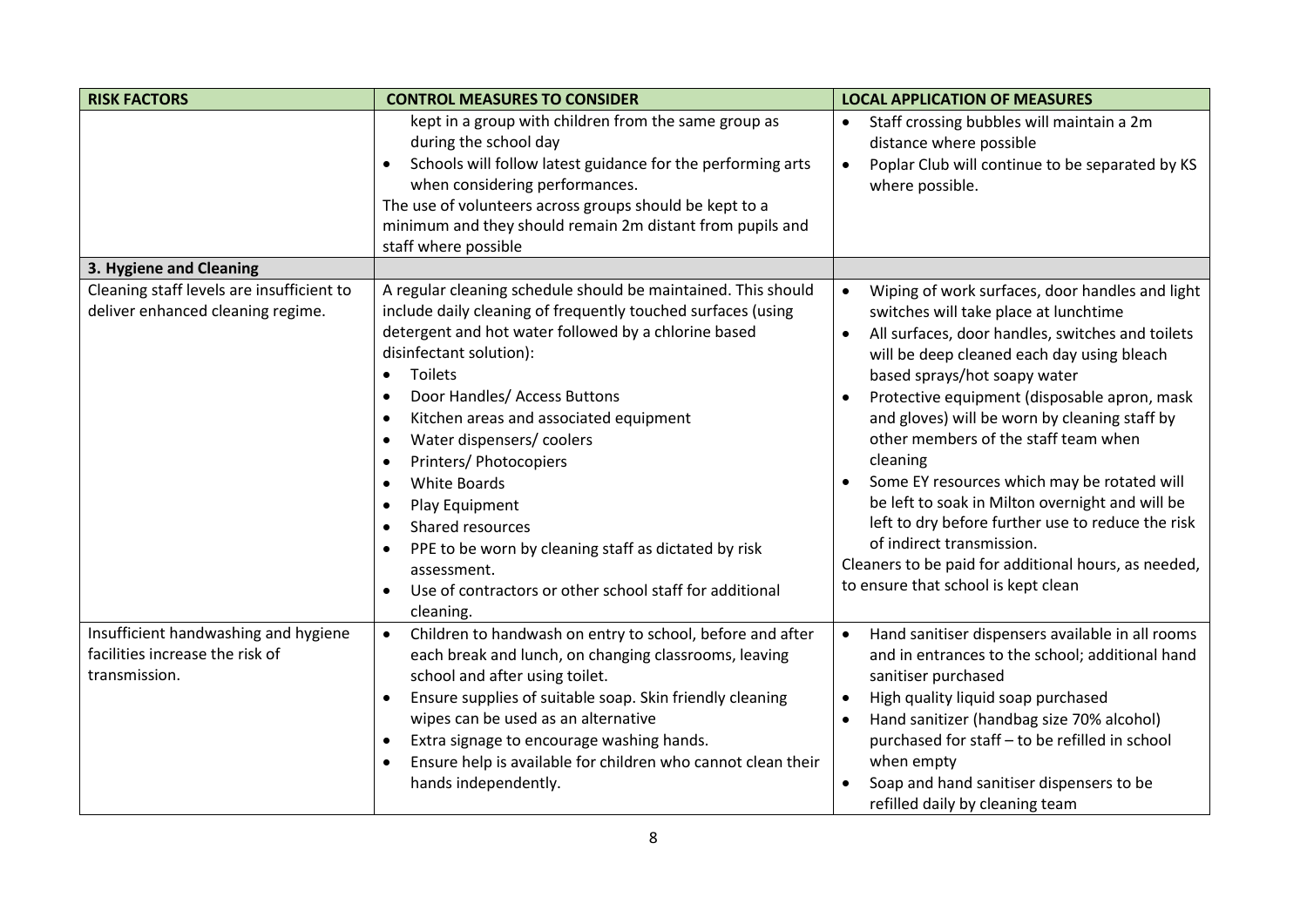| <b>RISK FACTORS</b>                                                          | <b>CONTROL MEASURES TO CONSIDER</b>                                                                                                                                                                                                                                                                                                                       | <b>LOCAL APPLICATION OF MEASURES</b>                                                                                                                                                                                                                                                                                                                                                                                                                                                                                                                                                                                                                                                                                                                                                                                              |
|------------------------------------------------------------------------------|-----------------------------------------------------------------------------------------------------------------------------------------------------------------------------------------------------------------------------------------------------------------------------------------------------------------------------------------------------------|-----------------------------------------------------------------------------------------------------------------------------------------------------------------------------------------------------------------------------------------------------------------------------------------------------------------------------------------------------------------------------------------------------------------------------------------------------------------------------------------------------------------------------------------------------------------------------------------------------------------------------------------------------------------------------------------------------------------------------------------------------------------------------------------------------------------------------------|
|                                                                              | Hand gel dispensers at strategic locations around the site<br>to complement handwashing facilities.<br>Supplies of tissues and lidded bins in each teaching space<br>and classroom.<br>Promotion of the 'Catch it, Bin it, Kill it' campaign to pupils<br>and staff.                                                                                      | Staff and children wash hands or use hand<br>$\bullet$<br>sanitizer on entry to school, before break, after<br>break, before lunch, after lunch, leaving school,<br>using the toilet and any time they cough or<br>sneeze<br>Washing hands posters to be placed by all sinks<br>Reminders how to wash hands properly -<br>videos and posters - to be revisited at the start<br>ot term and then at frequent intervals so that<br>the need for thorough hand washing is<br>embedded<br>Soap dispensers available in each classroom<br>Implement handwashing snake - so thorough<br>hand washing can take place but in the<br>minimum amount of time - children to wet<br>hands, squirt soap on hands, walk to classroom<br>whilst rubbing hands, rinse off in classroom.<br>Tissues and lidded bins available in all<br>classrooms |
| Exposure to new hazardous substances<br>(products)                           | COSHH assessment to be carried out for any new<br>$\bullet$<br>cleaning/sanitising products in use.<br>Additional cleaning staff to be made aware of the COSHH<br>$\bullet$<br>risk assessments.<br>Appropriate storage of hazardous substances.<br>$\bullet$<br>Material data sheets to be made available for new and<br>$\bullet$<br>existing products. | Cleaner-in-charge to carry out COSHH<br>assessment for any new cleaning/sanitising<br>products in use.<br>Cleaner-in-charge to ensure that any<br>$\bullet$<br>additional cleaning staff are made aware of the<br><b>COSHH risk assessments.</b><br>All cleaning materials including those which<br>hazardous are to be stored appropriately<br>Material data sheets to be made available for<br>new and existing products.                                                                                                                                                                                                                                                                                                                                                                                                       |
| 4. Site and Buildings                                                        |                                                                                                                                                                                                                                                                                                                                                           |                                                                                                                                                                                                                                                                                                                                                                                                                                                                                                                                                                                                                                                                                                                                                                                                                                   |
| Visitors/contractors/suppliers on site<br>increase the risk of transmission. | Site visits only by pre-arrangement.<br>$\bullet$<br>A record of some visitors must be kept for 21 days specific<br>$\bullet$<br>guidance                                                                                                                                                                                                                 | Only essential visitors to enter school premises i.e.<br>essential to the running of the school or to the<br>education of the children.                                                                                                                                                                                                                                                                                                                                                                                                                                                                                                                                                                                                                                                                                           |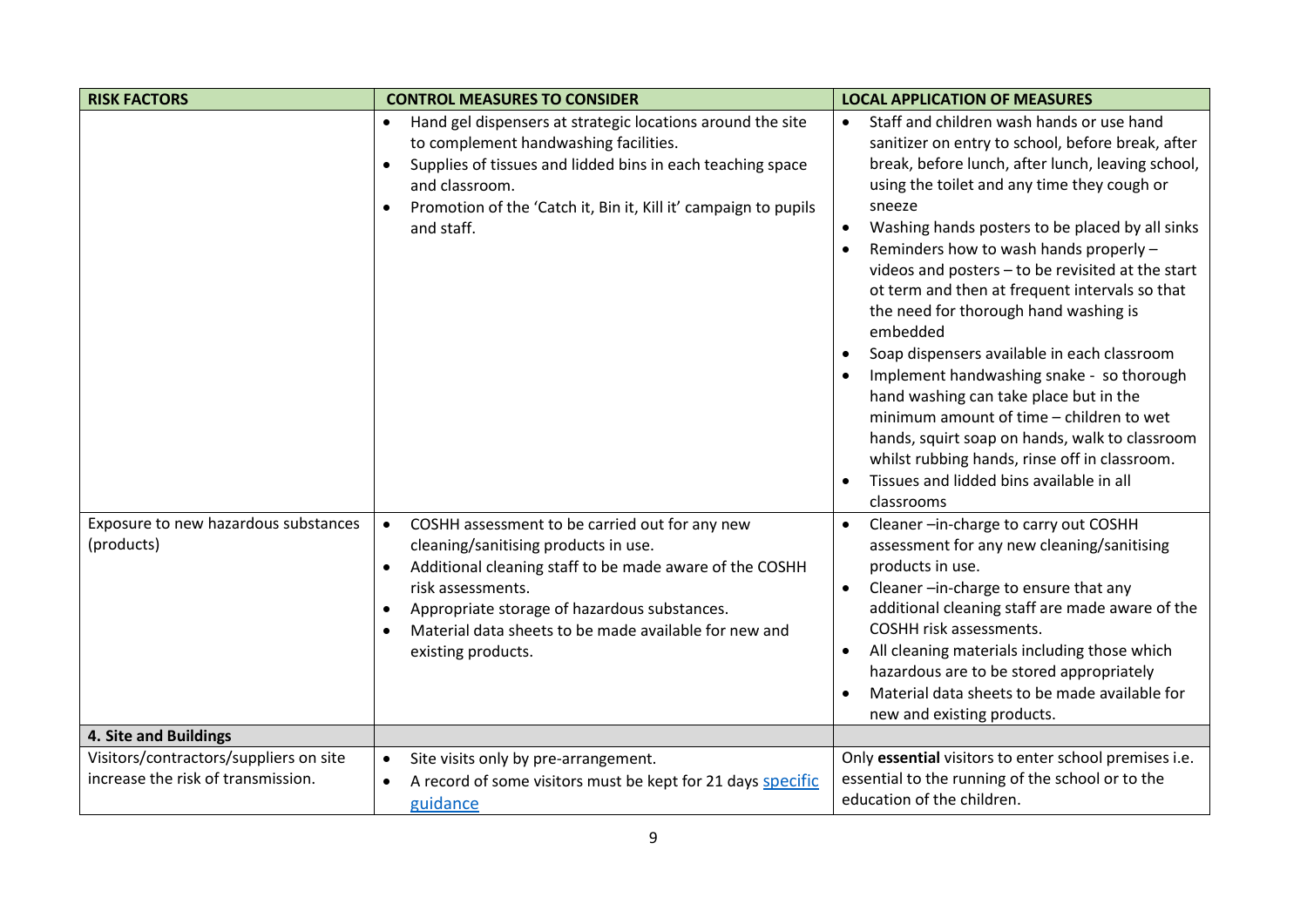| <b>RISK FACTORS</b>             | <b>CONTROL MEASURES TO CONSIDER</b>                                                                                                                                                                                                                                                                                                                                                                                                     | <b>LOCAL APPLICATION OF MEASURES</b>                                                                                                                                                                                                                                                                                                                                                                                                                                                                                                                                                                                                                                                                                                                                                                                                                                                                                                                                                                                                                                                                                                                                           |
|---------------------------------|-----------------------------------------------------------------------------------------------------------------------------------------------------------------------------------------------------------------------------------------------------------------------------------------------------------------------------------------------------------------------------------------------------------------------------------------|--------------------------------------------------------------------------------------------------------------------------------------------------------------------------------------------------------------------------------------------------------------------------------------------------------------------------------------------------------------------------------------------------------------------------------------------------------------------------------------------------------------------------------------------------------------------------------------------------------------------------------------------------------------------------------------------------------------------------------------------------------------------------------------------------------------------------------------------------------------------------------------------------------------------------------------------------------------------------------------------------------------------------------------------------------------------------------------------------------------------------------------------------------------------------------|
|                                 | Information/signage for visitors informing them of the<br>infection control procedures.<br>Deliveries and visits outside of school opening hours where<br>$\bullet$<br>possible.<br>Provision of hand sanitiser at main school entrance.<br>$\bullet$<br>Process for the acceptance of deliveries required i.e. area<br>where deliveries can be safely left.<br>Adult visitors to be encouraged to wear face covering<br>unless exempt. | Site visits only to be carried by pre-<br>$\bullet$<br>arrangement with SBM; SBM to confirm<br>protocols for deliveries etc at point of contact<br>Only one visitor/contractor in school foyer at<br>$\bullet$<br>any one time due to size of reception area<br>Discussions to take place through screened<br>$\bullet$<br>hatch<br>Deliveries to be made/contractors to visit<br>$\bullet$<br>school outside of school day where possible<br>Information / signage for visitors informing<br>$\bullet$<br>them of the infection control procedures to be<br>placed in foyer<br>Hand sanitiser to be available in reception and<br>used prior to entering and leaving the school<br>building<br>Admin officer to maintain a record of visitors to<br>the site (i.e. non-school staff/children)<br>including contact details. This should be<br>maintained in the event of contact by Track<br>and Trace<br>Parents visiting the school re admissions to be<br>informed of protocols currently in place when<br>booking an appointment<br>Face coverings will be provided if visitors arrive<br>on-site without one; visitors not wearing face<br>coverings will be challenged. |
| Changes affect normal emergency | Fire safety management plans should be reviewed and checked                                                                                                                                                                                                                                                                                                                                                                             | Fire safety requirements to be displayed in all<br>$\bullet$                                                                                                                                                                                                                                                                                                                                                                                                                                                                                                                                                                                                                                                                                                                                                                                                                                                                                                                                                                                                                                                                                                                   |
| procedures.                     | in line with operational changes. Schools should check:                                                                                                                                                                                                                                                                                                                                                                                 | classrooms                                                                                                                                                                                                                                                                                                                                                                                                                                                                                                                                                                                                                                                                                                                                                                                                                                                                                                                                                                                                                                                                                                                                                                     |
|                                 | All fire doors are operational at all times                                                                                                                                                                                                                                                                                                                                                                                             | SBM to carry out weekly checks of fire alarm                                                                                                                                                                                                                                                                                                                                                                                                                                                                                                                                                                                                                                                                                                                                                                                                                                                                                                                                                                                                                                                                                                                                   |
|                                 | Fire alarm system and emergency lights have been tested<br>$\bullet$<br>and are fully operational.                                                                                                                                                                                                                                                                                                                                      | system<br>Fire drill to be carried out in week 2<br>$\bullet$                                                                                                                                                                                                                                                                                                                                                                                                                                                                                                                                                                                                                                                                                                                                                                                                                                                                                                                                                                                                                                                                                                                  |
|                                 | Review of fire assembly points to accommodate reduced                                                                                                                                                                                                                                                                                                                                                                                   |                                                                                                                                                                                                                                                                                                                                                                                                                                                                                                                                                                                                                                                                                                                                                                                                                                                                                                                                                                                                                                                                                                                                                                                |
|                                 | contact and distancing where practicable.                                                                                                                                                                                                                                                                                                                                                                                               | SBM to review emergency plans<br>$\bullet$                                                                                                                                                                                                                                                                                                                                                                                                                                                                                                                                                                                                                                                                                                                                                                                                                                                                                                                                                                                                                                                                                                                                     |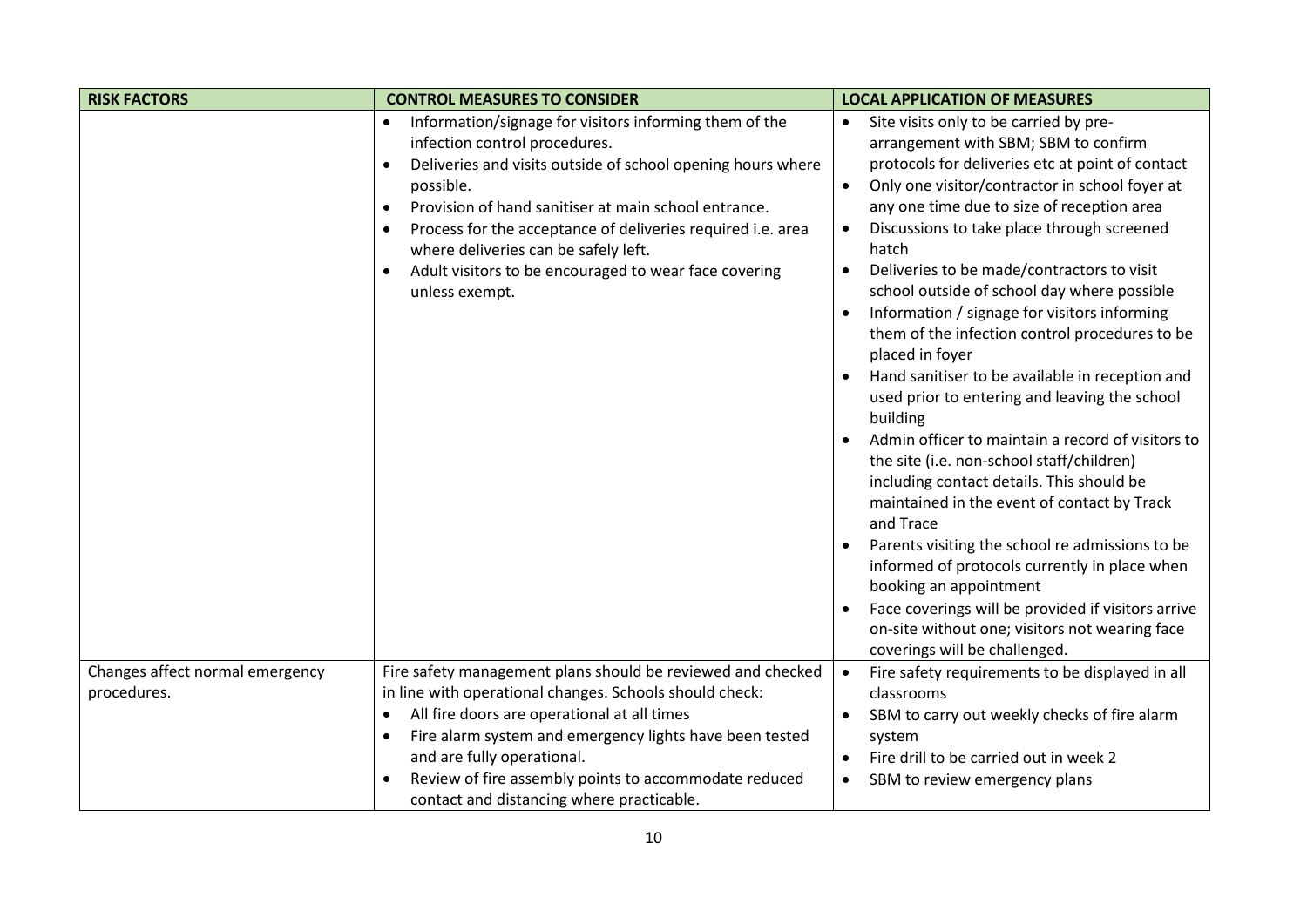| <b>RISK FACTORS</b>                                                      | <b>CONTROL MEASURES TO CONSIDER</b>                                                                                                                                                                                                                                                                                                                                                                                                                                                                                                                                                                                                                                                                                                                                                                                                        | <b>LOCAL APPLICATION OF MEASURES</b>                                                                                                                                                                                                                                                                                                                                                                                                                                                            |
|--------------------------------------------------------------------------|--------------------------------------------------------------------------------------------------------------------------------------------------------------------------------------------------------------------------------------------------------------------------------------------------------------------------------------------------------------------------------------------------------------------------------------------------------------------------------------------------------------------------------------------------------------------------------------------------------------------------------------------------------------------------------------------------------------------------------------------------------------------------------------------------------------------------------------------|-------------------------------------------------------------------------------------------------------------------------------------------------------------------------------------------------------------------------------------------------------------------------------------------------------------------------------------------------------------------------------------------------------------------------------------------------------------------------------------------------|
|                                                                          | Fire drill practice to train new arrangements.<br>$\bullet$<br>Other contingency emergency plans to be reviewed<br>$\bullet$<br>including lockdown procedures, major disruption through<br>loss of services, gas leak etc.                                                                                                                                                                                                                                                                                                                                                                                                                                                                                                                                                                                                                 |                                                                                                                                                                                                                                                                                                                                                                                                                                                                                                 |
| Site security is compromised by new<br>arrangements.                     | Normal security standards will apply and careful<br>$\bullet$<br>consideration given to the balance for security and the<br>need for enhanced ventilation.                                                                                                                                                                                                                                                                                                                                                                                                                                                                                                                                                                                                                                                                                 | Where possible all internal/external doors<br>$\bullet$<br>should be wedged open when room is<br>occupied. These should be closed on leaving<br>the room in case of fire<br>External doors to be closed when rooms are<br>vacant<br>$\bullet$                                                                                                                                                                                                                                                   |
| Building checks not taken place                                          | All usual building checks are to be undertaken as normal<br>$\bullet$<br>including flushing of water outlets, schedules of<br>preventative maintenance, portable appliance testing and<br>asbestos monitoring.                                                                                                                                                                                                                                                                                                                                                                                                                                                                                                                                                                                                                             | Cleaner-in-charge to maintain schedule of<br>$\bullet$<br>flushing out water system<br>SBM to oversee compliance schedule<br>$\bullet$                                                                                                                                                                                                                                                                                                                                                          |
| Inadequate ventilation increases the<br>risk of transmission of Covid 19 | Make use of existing mechanical ventilation systems<br>$\bullet$<br>preferably drawing on fresh air.<br>Make use of natural ventilation - opening windows (in<br>$\bullet$<br>cooler weather windows should be opened just enough to<br>provide constant background ventilation and opened more<br>fully during breaks to purge the air in the space).<br>Opening internal doors can also assist with creating a<br>$\bullet$<br>throughput of air (but not fire doors in unoccupied parts)<br>Opening external doors may also be used provided security<br>$\bullet$<br>is not unduly compromised<br>Additional ventilation via open doors and windows should<br>not occur in unoccupied parts of the site.<br>Carbon monoxide monitors are to be provided by central<br>$\bullet$<br>government to help identify poorly ventilated areas | All windows to remain open at all times<br>$\bullet$<br>Doors may be closed whilst classrooms are<br>$\bullet$<br>occupied, however, external doors must be<br>propped open before school, at playtimes and<br>after school<br>HT/SBM to investigate cost of additional<br>$\bullet$<br>windows for staff room<br>Additional ventilation via open doors and<br>windows should not occur in unoccupied parts<br>of the school site<br>CO2 monitors to be used immediately on<br>receipt from DfE |
| 5. Equipment and furniture                                               |                                                                                                                                                                                                                                                                                                                                                                                                                                                                                                                                                                                                                                                                                                                                                                                                                                            |                                                                                                                                                                                                                                                                                                                                                                                                                                                                                                 |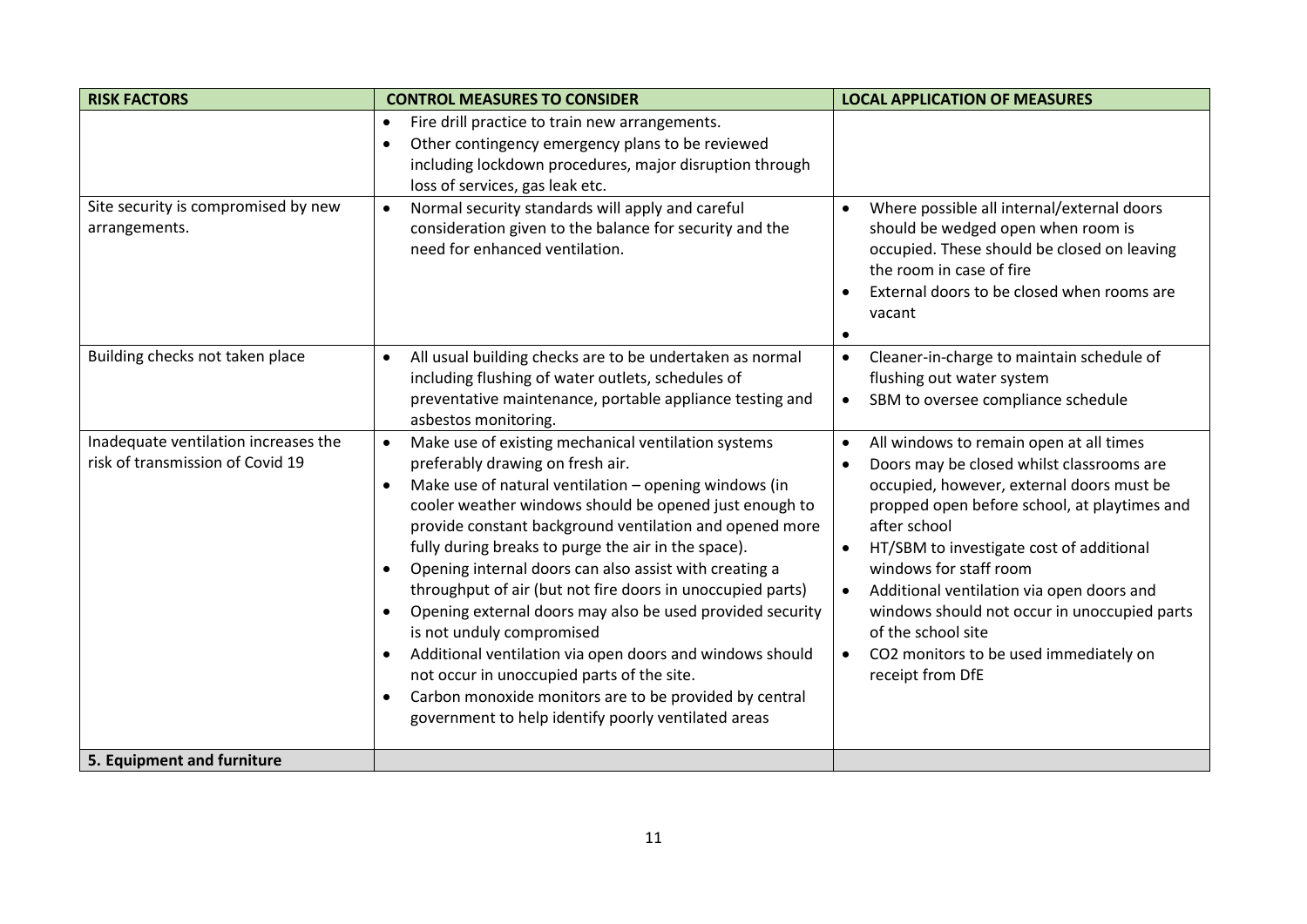| <b>RISK FACTORS</b>                                                               | <b>CONTROL MEASURES TO CONSIDER</b>                                                                                                                                                                                                                                                                                                                                                                                                                                                                                                          | <b>LOCAL APPLICATION OF MEASURES</b>                                                                                                                                                                                                                                                                                                                                                                                                                                                                                                                                                                                                                                                                                                                                                                                                                                                                                                 |
|-----------------------------------------------------------------------------------|----------------------------------------------------------------------------------------------------------------------------------------------------------------------------------------------------------------------------------------------------------------------------------------------------------------------------------------------------------------------------------------------------------------------------------------------------------------------------------------------------------------------------------------------|--------------------------------------------------------------------------------------------------------------------------------------------------------------------------------------------------------------------------------------------------------------------------------------------------------------------------------------------------------------------------------------------------------------------------------------------------------------------------------------------------------------------------------------------------------------------------------------------------------------------------------------------------------------------------------------------------------------------------------------------------------------------------------------------------------------------------------------------------------------------------------------------------------------------------------------|
| Shared play equipment increases the<br>risk of transmission.                      | Individual items of play equipment and other shared items<br>$\bullet$<br>used for teaching are to be cleaned between each use by<br>each group.<br>Outdoor equipment should be cleaned more frequently<br>$\bullet$<br>than normal.<br>Resources are rotated or left to de-contaminate for 48<br>$\bullet$<br>hours (or 72 hours if plastic) if being used by different<br>groups.<br>Resources that are shared between groups, such as sports,<br>$\bullet$<br>art and science equipment should be cleaned frequently<br>and meticulously. | EY resources, should be cleaned/ left to soak in<br>$\bullet$<br>Milton regularly to reduce the risk of indirect<br>transmission. Leave resources to de-<br>contaminate for 72 hours if possible.<br>The Trim Trail will be sprayed with disinfectant<br>$\bullet$<br>after use by teacher on duty/Sports Coach<br>Children to be provided with a set of playtime<br>$\bullet$<br>equipment which will be cleaned meticulously<br>after use<br>Parents will be informed and reminded that<br>$\bullet$<br>children are unable to bring toys to school to<br>play with                                                                                                                                                                                                                                                                                                                                                                |
| Shared equipment, fittings and<br>resources increase the risk of<br>transmission. | Children asked to bring in own stationery or have allocated,<br>$\bullet$<br>named, packs of stationery per child.<br>Resources and surfaces to be cleaned each night.<br>$\bullet$<br>Lessons planned so sharing of resources in minimised.<br>$\bullet$<br>Any crockery/cutlery used must be cleaned thoroughly.<br>$\bullet$                                                                                                                                                                                                              | Children to be provided with reading books<br>which will be chosen/changed weekly from<br>classroom libraries (selection to be taken from<br>the library at the start of term and stored in<br>classroom for T1 if needed). On return, books<br>should be stored for a minimum of 72 hours<br>prior to redistribution<br>Children to be provided with own resources -<br>pen, pencil, rubber, whiteboard, whiteboard<br>pen etc; KS2 children may bring in pencils cases<br>and take home daily<br>Shared resources should be cleaned by staff at<br>end of the day either by soaking in Milton<br>overnight, wiping with anti-bac wipes or by<br>washing in hot soapy water.<br>Touch points, tables, door handles and other<br>surfaces to be cleaned by cleaning team every<br>night<br>Children encouraged to wash hands / use hand<br>sanitiser before and after lessons<br>All surfaces to be left clear at the end of the day |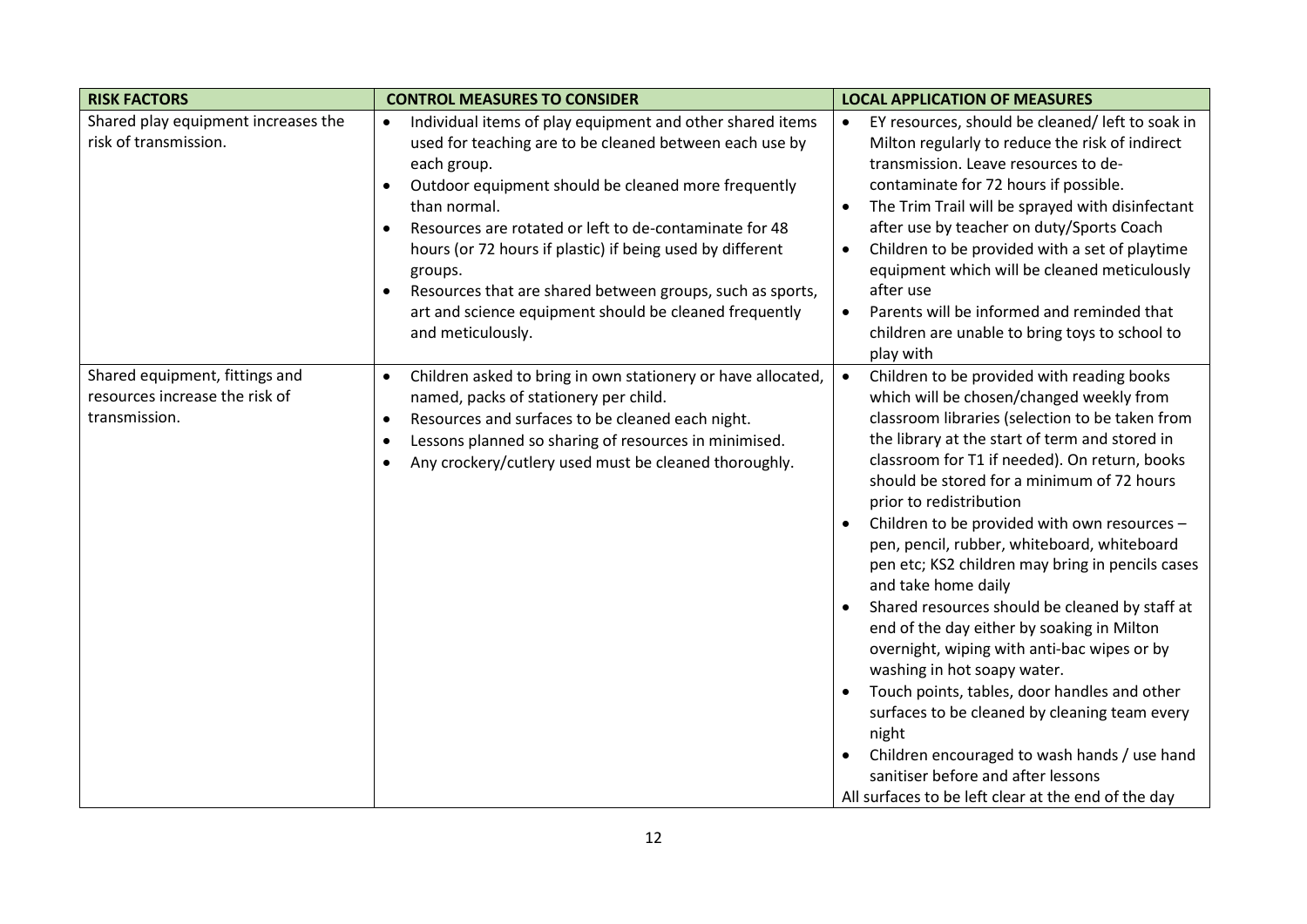| <b>RISK FACTORS</b>                                                              | <b>CONTROL MEASURES TO CONSIDER</b>                                                                                                                                                                                                                                                                                                                                                                                                                                                                                                                                                                                                                                   | <b>LOCAL APPLICATION OF MEASURES</b>                                                                                                                                                                                                                                                                                                                                                                                                                                                                                                                                                                                                                                                                    |
|----------------------------------------------------------------------------------|-----------------------------------------------------------------------------------------------------------------------------------------------------------------------------------------------------------------------------------------------------------------------------------------------------------------------------------------------------------------------------------------------------------------------------------------------------------------------------------------------------------------------------------------------------------------------------------------------------------------------------------------------------------------------|---------------------------------------------------------------------------------------------------------------------------------------------------------------------------------------------------------------------------------------------------------------------------------------------------------------------------------------------------------------------------------------------------------------------------------------------------------------------------------------------------------------------------------------------------------------------------------------------------------------------------------------------------------------------------------------------------------|
| 6. Health and Wellbeing                                                          |                                                                                                                                                                                                                                                                                                                                                                                                                                                                                                                                                                                                                                                                       |                                                                                                                                                                                                                                                                                                                                                                                                                                                                                                                                                                                                                                                                                                         |
| Inadequate staffing levels create<br>supervision or safeguarding issues.         | Carry out an audit of all staff availability and review it<br>$\bullet$<br>regularly.<br>Introduce a process for staff to inform you if their health<br>$\bullet$<br>situation changes.<br>If there is a shortage of teachers consider use of suitably<br>$\bullet$<br>qualified TAs to lead a group and maintain ratios.                                                                                                                                                                                                                                                                                                                                             | HT and CV/ECV staff to ensure that they are<br>$\bullet$<br>familiar with current guidance re their<br>conditions and any decisions to be made as a<br>result of changes to guidance<br>Staff to inform HT of any changes to health<br>$\bullet$<br>which may impact on risk to self as a result of<br>Covid-19<br>In the event of staff absence, redeploy<br>$\bullet$<br>experienced TAsstaff to provide cover                                                                                                                                                                                                                                                                                        |
| Absence of measures to address<br>localised enhanced covid transmission<br>chain | Senior leaders to produce contingency plans (sometimes<br>$\bullet$<br>called outbreak management plans) detailing additional<br>measures regarding:<br>Good hygiene<br>$\circ$<br>Appropriate cleaning regimes<br>O<br>Keeping occupied spaces well ventilated<br>$\circ$<br>Following Public Health advice on testing, self-<br>$\circ$<br>isolation and managing confirmed cases of Covid-<br>19.<br>Local school management plan is in place and relevant staff<br>have been made aware<br>Remote education plans in place<br>٠<br>Engage fully with NHS Test & Trace<br>٠<br>Schools should make themselves familiar with the<br>Contingency Framework document. | School to contact PHE for advice if outbreak or<br>$\bullet$<br>cluster occurs<br>phtracing@wiltshire.gov.uk<br><b>Implement Contingency Outbreak</b><br>Management Plan in the event if either:<br>* 5 children or staff, who are likely to have<br>mixed closely, test positive for Covid-19 within<br>a 10 day period, or<br>*10% of children or staff who are likely to have<br>mixed closely, test positive for Covid-19 within<br>a 10 day period<br>Implement remote learning plan if possible<br>$\bullet$<br>Seating plans maintained and updated as<br>$\bullet$<br>changes are made and handed to HT<br>Staff to engage in 2x weekly LFTs (this will be<br>$\bullet$<br>reviewed in Sept 21) |
| Staff wellbeing affected by the working<br>experience.                           | Staff risk assessment tool being used to assess those in<br>$\bullet$<br>higher risk groups.<br>Staff aware of risk assessment process and able to<br>contribute.<br>Staff meetings and communication.<br>Defined wellbeing support measures for staff.                                                                                                                                                                                                                                                                                                                                                                                                               | Include staff in risk assessment process - input<br>$\bullet$<br>into hazard identification and control measures<br>SLT available for staff to share concerns with<br>$\bullet$<br>Signpost staff to counselling/well-being<br>resources as necessary and Wiltshire Education<br>Resilience webinars on Right Choice                                                                                                                                                                                                                                                                                                                                                                                    |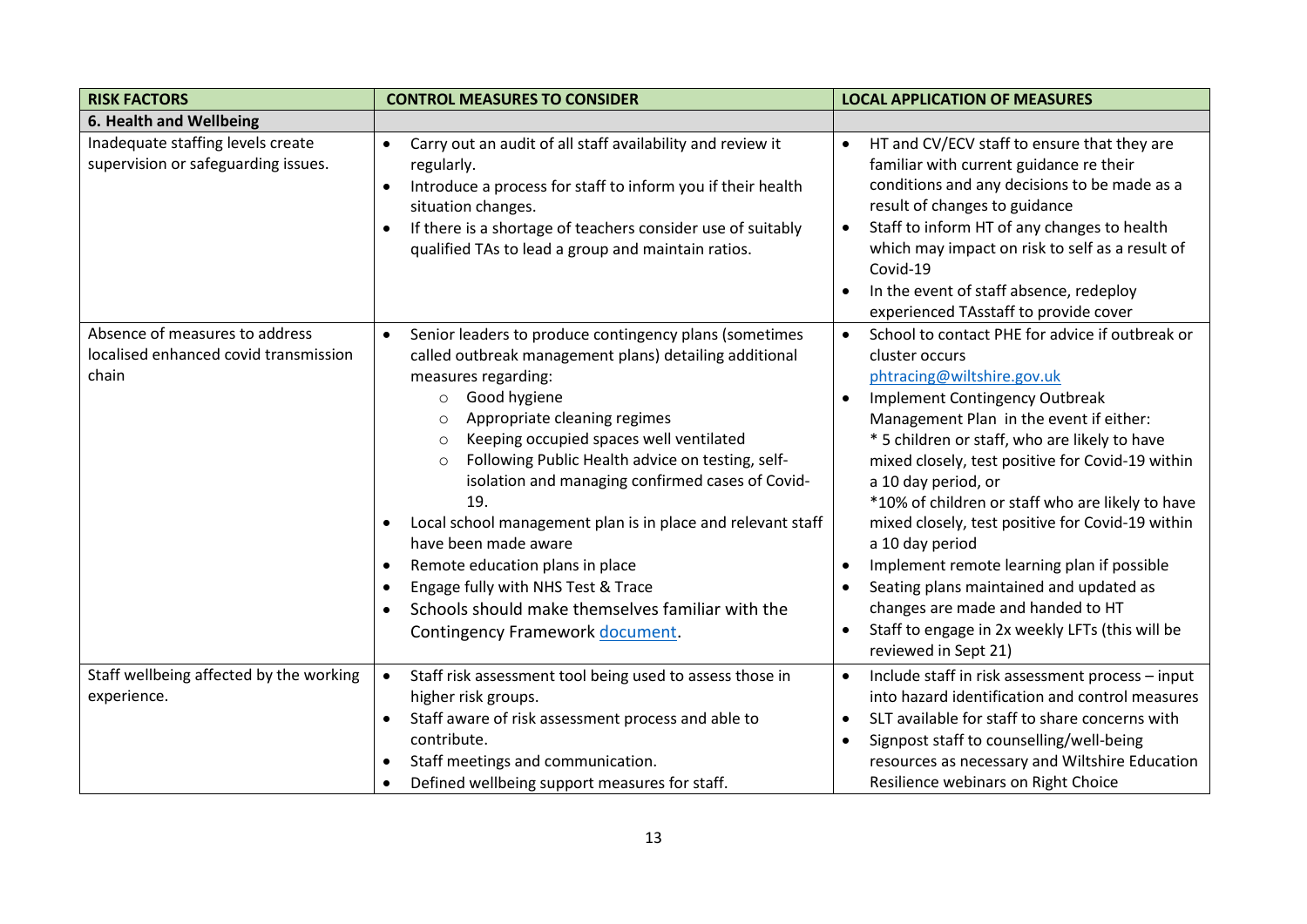| <b>RISK FACTORS</b>                                             | <b>CONTROL MEASURES TO CONSIDER</b>                                                                    | <b>LOCAL APPLICATION OF MEASURES</b>                                                                     |
|-----------------------------------------------------------------|--------------------------------------------------------------------------------------------------------|----------------------------------------------------------------------------------------------------------|
|                                                                 |                                                                                                        | Risk assessments to be reviewed as guidance                                                              |
|                                                                 |                                                                                                        | changes                                                                                                  |
|                                                                 |                                                                                                        | PPA to be taken at home<br>$\bullet$                                                                     |
| Volunteer wellbeing affected by the                             | Volunteers will be treated in the same way as school staff<br>$\bullet$                                | No volunteers to support children in T1 term due to                                                      |
| working experience                                              | and provided with the same information, instruction,                                                   | age and vulnerability                                                                                    |
|                                                                 | training and equipment.                                                                                |                                                                                                          |
|                                                                 | Volunteers will be included in regular communications and<br>$\bullet$                                 |                                                                                                          |
|                                                                 | be given the opportunity to feedback any concerns.                                                     |                                                                                                          |
| Pupil wellbeing is impacted by the                              | Children to have allocated teacher and TA where possible.<br>$\bullet$                                 | Individual risk assessments to be completed as                                                           |
| current situation causing physical and<br>mental ill health.    | Reduced time in school to ensure transition from home to<br>$\bullet$<br>school is successful.         | necessary, for children with special educational<br>and behavioural needs                                |
|                                                                 |                                                                                                        | Children to be referred to ELSA as need arises                                                           |
|                                                                 | Curriculum to support children's well-being.<br>$\bullet$<br>Provide opportunities to talk about their | Staff to console children from behind the child                                                          |
|                                                                 | $\bullet$<br>experiences/concerns.                                                                     | or side-by-side if the need arises.                                                                      |
|                                                                 | Pastoral activities<br>$\bullet$                                                                       | Children experiencing significant difficulties to                                                        |
|                                                                 | <b>School Effectiveness guidance on Right Choice</b><br>$\bullet$                                      | Covid-19 to have a reduced timetable, quickly                                                            |
|                                                                 |                                                                                                        | building up to full-time in school                                                                       |
| First aid provision                                             | Ensure all staff know First Aiders on site if less coverage<br>$\bullet$                               | SBM to ensure that all staff have a list of                                                              |
|                                                                 | than normal.                                                                                           | designated First Aiders displayed in classrooms                                                          |
|                                                                 | If provision is less than usual, minimise hazardous activities<br>$\bullet$                            | PPE grab bags to be stored in every classroom;<br>$\bullet$<br>staff responsible for restocking; posters |
|                                                                 | which may result in injury.<br>Ensure a supply of PPE is available for provision of first aid          | available in all learning environments of how to                                                         |
|                                                                 | and use and dispose of accordingly.                                                                    | 'don & doff' PPE                                                                                         |
|                                                                 | Paediatric First Aid provision is available for under 5's.                                             | First aid should be administered side to side,                                                           |
|                                                                 |                                                                                                        | using verbal instructions if possible. Gloves                                                            |
|                                                                 |                                                                                                        | must be worn at all times, staff to consider use                                                         |
|                                                                 |                                                                                                        | of face shield and mask                                                                                  |
|                                                                 |                                                                                                        | Additional member of staff trained in Paediatric                                                         |
|                                                                 |                                                                                                        | First Aid (3 in total)                                                                                   |
| Pupils with special medical needs<br>(administering medication) | Required number of competent staff on site<br>$\bullet$<br>Staff training up to date                   | Epipen Training to be updated at the earliest<br>opportunity; in the event of anaphylactic shock,        |
|                                                                 | $\bullet$<br>Alternative arrangements in place if staff<br>$\bullet$                                   | staff to dial 999 immediately and seek advice                                                            |
|                                                                 | training/competence has lapsed.                                                                        |                                                                                                          |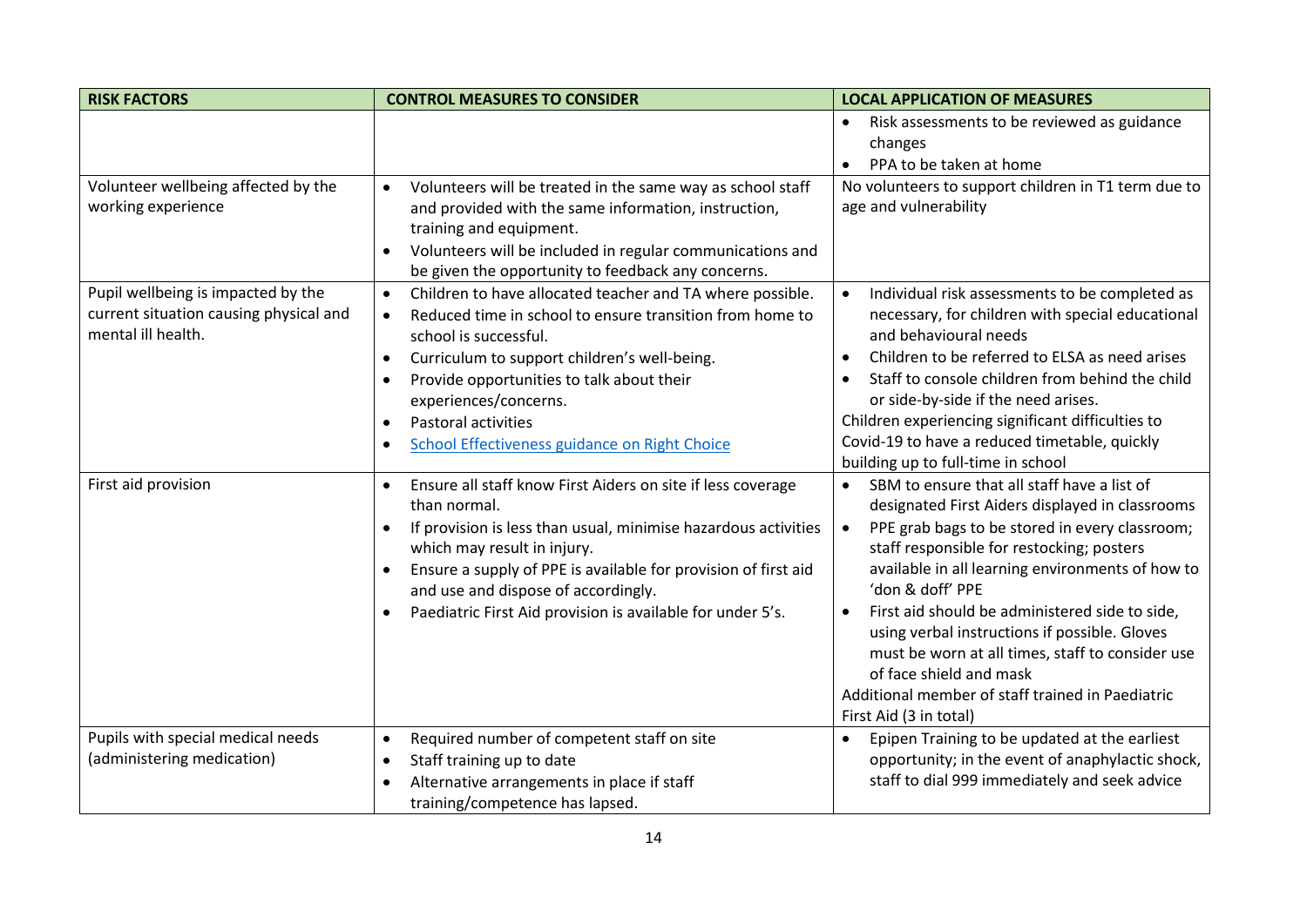| <b>RISK FACTORS</b>                                                                                                            | <b>CONTROL MEASURES TO CONSIDER</b>                                                                                                                                                                                                                                                                                                                                                                                                                                                                                                                                                                                                                                                                                                                                                                                                                                                   | <b>LOCAL APPLICATION OF MEASURES</b>                                                                                                                                                                                                                                                                                                                                                                                                                                                                                                                                                                                                                                                                                                                                                                     |
|--------------------------------------------------------------------------------------------------------------------------------|---------------------------------------------------------------------------------------------------------------------------------------------------------------------------------------------------------------------------------------------------------------------------------------------------------------------------------------------------------------------------------------------------------------------------------------------------------------------------------------------------------------------------------------------------------------------------------------------------------------------------------------------------------------------------------------------------------------------------------------------------------------------------------------------------------------------------------------------------------------------------------------|----------------------------------------------------------------------------------------------------------------------------------------------------------------------------------------------------------------------------------------------------------------------------------------------------------------------------------------------------------------------------------------------------------------------------------------------------------------------------------------------------------------------------------------------------------------------------------------------------------------------------------------------------------------------------------------------------------------------------------------------------------------------------------------------------------|
|                                                                                                                                |                                                                                                                                                                                                                                                                                                                                                                                                                                                                                                                                                                                                                                                                                                                                                                                                                                                                                       | Medication to be administered by office staff;<br>staff to accompany child/ren to the foyer,<br>taking a cup of water.<br>Medication to be administered and signed for<br>as normal                                                                                                                                                                                                                                                                                                                                                                                                                                                                                                                                                                                                                      |
| 1:1 teaching, physical restraint and<br>children with SEND or EHC plans are<br>adversely affected by the current<br>situation. | Individual risk assessments of children with behavioural<br>$\bullet$<br>difficulties.<br>Ensure a supply of PPE is available based on need.<br>$\bullet$<br>Reduced timetable or consideration of other solutions if<br>$\bullet$<br>child's behaviour puts staff at risk.<br>1:1 teaching to be done with reduced contact.<br>$\bullet$                                                                                                                                                                                                                                                                                                                                                                                                                                                                                                                                             | Face coverings available for use as needed<br>$\bullet$<br>Staff to use PPE (mask, face shield, gloves and<br>apron) when delivering intimate care<br>Screens available for the delivery of small<br>$\bullet$<br>group interventions<br>Where close feedback or communication is<br>needed this should be provided side to side not<br>facing child if possible                                                                                                                                                                                                                                                                                                                                                                                                                                         |
| 7. Risk assessments and Policies                                                                                               |                                                                                                                                                                                                                                                                                                                                                                                                                                                                                                                                                                                                                                                                                                                                                                                                                                                                                       |                                                                                                                                                                                                                                                                                                                                                                                                                                                                                                                                                                                                                                                                                                                                                                                                          |
| Standard risk assessments do not take<br>account of additional covid-19 risks                                                  | Ensure all work environments and teaching/learning<br>$\bullet$<br>activities have been subjected to risk assessments in line<br>with conventional H&S requirements.<br>Review and where necessary update all risk assessments<br>$\bullet$<br>with additional control measures to counter any significant<br>covid-19 infection transmission risk.<br>One -off activities such as PTA and other fundraising events,<br>firework displays etc will be subject to separate risk<br>assessment.<br>Lettings of facilities will be subject to separate risk<br>assessment.<br>School clubs, Breakfast clubs and after-school provision will<br>$\bullet$<br>be subject to a separate risk assessment.<br>Behaviour policy amended to reflect covid-19 protocols.<br>$\bullet$<br>Off-site learning outside of the classroom activities will be<br>subject to a separate risk assessment. | SLT to complete H&S walk with H&S governor<br>(also a member of the school staff) to ensure<br>that all learning environments are safe<br>SBM and HT to continue to review and revise<br>$\bullet$<br>existing risk assessments under the lens of<br>Covid-19<br>Read in conjunction with PE risk assessment<br>shared previously<br>When planning school trips, risk assessments<br>$\bullet$<br>should be completed via Evolve for<br>authorisation - advice will be sought from the<br>LA<br>Where additional extra-curricular activities are<br>planned by the PTA, these must be discussed<br>with the HT at least two weeks in advance so<br>that advice can be sought and risk assessments<br>written<br>Where known lettings request to use the<br>premises, a risk assessment will be requested |